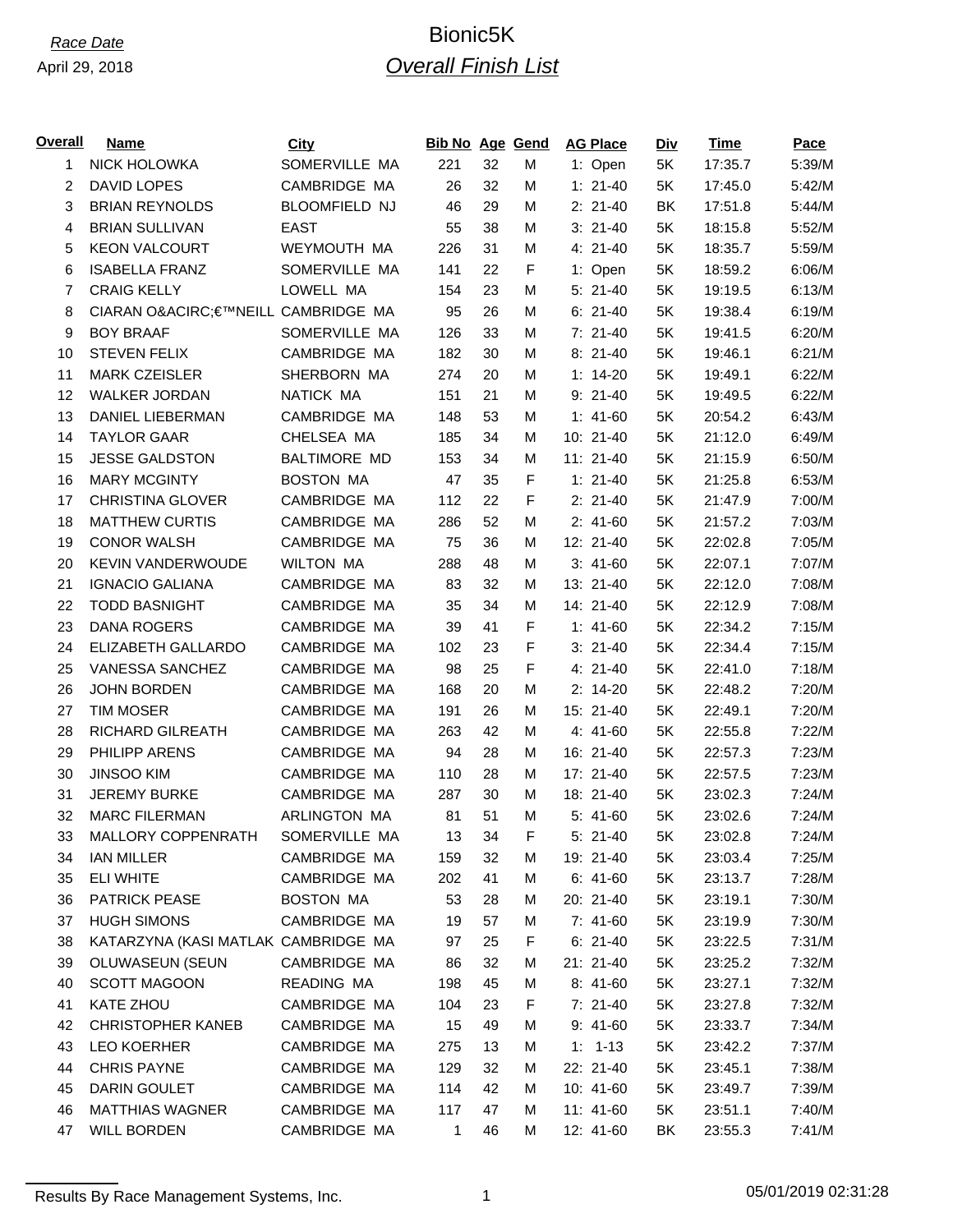April 29, 2018

# *Race Date* Bionic5K *Overall Finish List*

| <u>Overall</u> | Name                   | <b>City</b>           | <b>Bib No Age Gend</b> |    |             | <b>AG Place</b> | <b>Div</b> | <b>Time</b> | <u>Pace</u> |
|----------------|------------------------|-----------------------|------------------------|----|-------------|-----------------|------------|-------------|-------------|
| 48             | <b>MARIONNA</b>        | CAMBRIDGE MA          | 77                     | 25 | F           | $8:21-40$       | 5K         | 23:57.7     | 7:42/M      |
| 49             | NIKOLAOS KARAVAS       | CAMBRIDGE MA          | 84                     | 32 | м           | 23: 21-40       | 5K         | 24:02.2     | 7:44/M      |
| 50             | YICHU JIN              | CAMBRIDGE MA          | 99                     | 24 | м           | 24: 21-40       | 5K         | 24:03.6     | 7:44/M      |
| 51             | ELIZABETH EMERALD      | MELROSE MA            | 272                    | 61 | F           | $1: 61-99$      | 5K         | 24:07.2     | 7:45/M      |
| 52             | <b>PATRICK MURPHY</b>  | CAMBRIDGE MA          | 76                     | 28 | м           | 25: 21-40       | 5K         | 24:10.9     | 7:46/M      |
| 53             | <b>THAD DAVIS</b>      | CAMBRIDGE MA          | 66                     | 47 | M           | 13: 41-60       | 5K         | 24:11.2     | 7:47/M      |
| 54             | MARGARET BEASLEY       | MELROSE MA            | 45                     | 44 | F           | $2: 41-60$      | 5K         | 24:14.3     | 7:48/M      |
| 55             | <b>NIKKI MOLINA</b>    | SOMERVILLE MA         | 58                     | 34 | $\mathsf F$ | $9: 21-40$      | 5K         | 24:28.6     | 7:52/M      |
| 56             | PAUL DERUZZO           | CONCORD MA            | 74                     | 58 | м           | 14: 41-60       | 5K         | 24:31.6     | 7:53/M      |
| 57             | <b>MARK WEBB</b>       | MANCHESTER NH         | 3                      | 46 | м           | 15: 41-60       | BK         | 24:37.5     | 7:55/M      |
| 58             | PRASHANTH KRISHNAN     | FRAMINGHAM MA         | 5                      | 25 | М           | 26: 21-40       | 5K         | 24:38.9     | 7:55/M      |
| 59             | RICO MARINO            | <b>BURLINGTON MA</b>  | 57                     | 40 | M           | 27: 21-40       | 5K         | 24:39.3     | 7:56/M      |
| 60             | <b>BRIAN CANNON</b>    | SOMERVILLE MA         | 278                    | 38 | м           | 28: 21-40       | 5K         | 24:41.6     | 7:56/M      |
| 61             | <b>SEAN LAZARO</b>     | CAMBRIDGE MA          | 204                    | 21 | M           | 29: 21-40       | 5K         | 24:50.1     | 7:59/M      |
| 62             | MICHAEL ZUCCHERO       | <b>NEWTON MA</b>      | 49                     | 52 | м           | 16: 41-60       | 5K         | 24:53.8     | 8:00/M      |
| 63             | <b>RUIQING CAO</b>     | CAMBRIDGE MA          | 149                    | 26 | F           | 10: 21-40       | 5K         | 25:09.0     | 8:05/M      |
| 64             | <b>BRENNAN JONES</b>   | CHARLESTOWN MA        | 42                     | 30 | M           | 30: 21-40       | 5K         | 25:11.0     | 8:06/M      |
| 65             | <b>EVANDER PRICE</b>   | CAMBRIDGE MA          | 12                     | 30 | M           | 31: 21-40       | 5K         | 25:15.1     | 8:07/M      |
| 66             | <b>HERB NIPSON</b>     | CAMBRIDGE MA          | 155                    | 70 | м           | $1: 61-99$      | 5K         | 25:30.3     | 8:12/M      |
| 67             | <b>ANNE BUNN</b>       | CAMBRIDGE MA          | 9                      | 42 | F           | $3: 41-60$      | 5K         | 25:33.2     | 8:13/M      |
| 68             | <b>CHRIS LEGG</b>      | CAMBRIDGE MA          | 289                    | 52 | м           | 17: 41-60       | 5K         | 25:34.5     | 8:13/M      |
| 69             | <b>EDWARD HUNG</b>     | <b>BOSTON MA</b>      | 231                    | 40 | M           | 32: 21-40       | 5K         | 25:48.3     | 8:18/M      |
| 70             | <b>MIKE HOVANEC</b>    | SOMERVILLE MA         | 52                     | 39 | м           | 33: 21-40       | 5K         | 25:50.8     | 8:18/M      |
| 71             | <b>GRACE LI</b>        | CAMBRIDGE MA          | 161                    | 23 | $\mathsf F$ | $11: 21-40$     | 5K         | 25:56.3     | 8:20/M      |
| 72             | NATASHA FRAZIER        | MEDFORD MA            | 207                    | 30 | F           | 12: 21-40       | 5K         | 26:05.2     | 8:23/M      |
| 73             | <b>BRIAN FRAZIER</b>   | MEDFORD MA            | 208                    | 31 | M           | 34: 21-40       | 5K         | 26:05.5     | 8:23/M      |
| 74             | <b>SIMONE</b>          | CAMBRIDGE MA          | 255                    | 13 | F           | $1: 1 - 13$     | 5K         | 26:08.7     | 8:24/M      |
| 75             | <b>MATTHEW CROSS</b>   | CAMBRIDGE MA          | 163                    | 33 | M           | 35: 21-40       | 5K         | 26:10.5     | 8:25/M      |
| 76             | <b>KELTON ALDRIDGE</b> | CAMBRIDGE MA          | 256                    | 13 | F           | $2: 1-13$       | 5K         | 26:12.6     | 8:25/M      |
| 77             | <b>TIM CHIANG</b>      | CAMBRIDGE MA          | 121                    | 24 | M           | 36: 21-40       | 5K         | 26:14.0     | 8:26/M      |
| 78             | <b>EMER O'SHEA</b>     | <b>WEST NEWTON MA</b> | 260                    | 51 | F           | $4: 41-60$      | 5K         | 26:20.5     | 8:28/M      |
| 79             | <b>ROBERT RAMSEY</b>   | <b>BELMONT MA</b>     | 175                    | 55 | M           | 18: 41-60       | 5K         | 26:34.7     | 8:33/M      |
| 80             | MING ZUCCHERO          | NEWTON MA             | 51                     | 14 | M           | $3: 14-20$      | 5K         | 26:41.4     | 8:35/M      |
| 81             | <b>ROBERT BERGER</b>   | DEMAREST NJ           | 124                    | 20 | М           | 4: 14-20        | BK         | 26:42.1     | 8:35/M      |
| 82             | <b>NATHAN PHIPPS</b>   | CAMBRIDGE MA          | 113                    | 30 | Μ           | 37: 21-40       | 5K         | 26:47.3     | 8:37/M      |
| 83             | <b>SARA BERNDT</b>     | CAMBRIDGE MA          | 107                    | 22 | F           | 13: 21-40       | 5K         | 26:48.7     | 8:37/M      |
| 84             | <b>LAUREN BAKER</b>    | CAMBRIDGE MA          | 100                    | 24 | F           | 14: 21-40       | 5K         | 26:49.5     | 8:37/M      |
| 85             | <b>JINWON CHUNG</b>    | CAMBRIDGE MA          | 88                     | 31 | М           | 38: 21-40       | 5K         | 26:50.0     | 8:38/M      |
| 86             | <b>ALEX STEINBERG</b>  | CAMBRIDGE MA          | 249                    | 48 | м           | 19: 41-60       | 5K         | 26:52.4     | 8:38/M      |
| 87             | <b>BRIAN BOURQUE</b>   | <b>WATERTOWN MA</b>   | 24                     | 47 | Μ           | 20: 41-60       | 5K         | 26:58.1     | 8:40/M      |
| 88             | <b>ADRIANA LEVITT</b>  | CAMBRIDGE MA          | 210                    | 45 | F           | $5: 41-60$      | 5K         | 27:00.1     | 8:41/M      |
| 89             | AMY QUIGLEY            | <b>BELMONT MA</b>     | 178                    | 47 | F           | $6: 41-60$      | 5K         | 27:03.1     | 8:42/M      |
| 90             | LIS RHODES             | CONCORD MA            | 8                      | 46 | F           | $7: 41-60$      | 5K         | 27:05.8     | 8:43/M      |
| 91             | DHEEPAK ARUMUKHOM      | CAMBRIDGE MA          | 105                    | 23 | Μ           | 39: 21-40       | 5K         | 27:06.2     | 8:43/M      |
| 92             | AUDREY JORDANO         | CAMBRIDGE MA          | 283                    | 10 | F           | $3: 1-13$       | 5K         | 27:15.0     | 8:46/M      |
| 93             | LOU JORDANO            | CAMBRIDGE MA          | 284                    | 48 | Μ           | 21: 41-60       | 5K         | 27:17.6     | 8:46/M      |
| 94             | <b>EMI LARSEN</b>      | CAMBRIDGE MA          | 200                    | 37 | F.          | 15: 21-40       | 5K         | 27:18.1     | 8:47/M      |
|                |                        |                       |                        |    |             |                 |            |             |             |

Results By Race Management Systems, Inc. 2 2 2 05/01/2019 02:31:29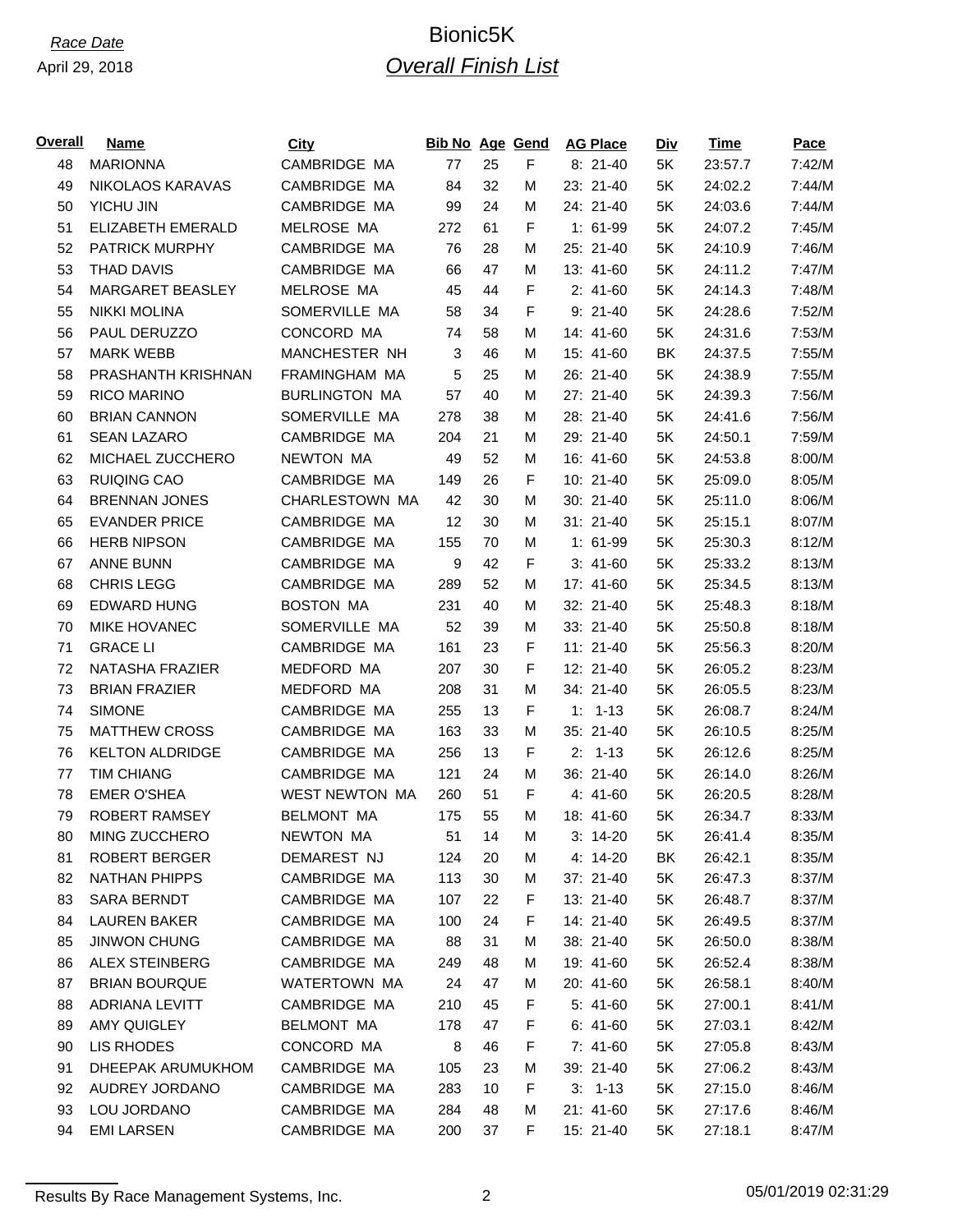| Overall | <b>Name</b>                | City                    | <b>Bib No Age Gend</b> |    |             | <b>AG Place</b> | <u>Div</u> | <b>Time</b> | Pace    |
|---------|----------------------------|-------------------------|------------------------|----|-------------|-----------------|------------|-------------|---------|
| 95      | <b>ABIGAIL SPAULDING</b>   | <b>CHARLESTOWN MA</b>   | 261                    | 29 | F           | 16: 21-40       | 5K         | 27:37.5     | 8:53/M  |
| 96      | <b>JUAN MOLINA</b>         | SOMERVILLE MA           | 206                    | 33 | M           | 40: 21-40       | 5K         | 27:46.9     | 8:56/M  |
| 97      | JENNIFER MIRANDA           | <b>MEDFORD MA</b>       | 177                    | 29 | F           | 17: 21-40       | 5K         | 27:48.7     | 8:56/M  |
| 98      | CHETA SILETTI              | <b>BOSTON MA</b>        | 122                    | 23 | F           | 18: 21-40       | 5K         | 27:52.0     | 8:58/M  |
| 99      | Unknown Partic. 280        |                         | 280                    |    | M           | $1: 0 - 0$      | 5K         | 27:54.0     | 8:58/M  |
| 100     | ELIZABETH LLOYD            | <b>NEWTON MA</b>        | 251                    | 64 | F           | 2: 61-99        | 5K         | 27:56.3     | 8:59/M  |
| 101     | MICHELLE PIEDRAHITA        | CAMBRIDGE MA            | 199                    | 28 | F           | 19: 21-40       | 5K         | 27:58.6     | 9:00/M  |
| 102     | <b>KIELYN JARVIS</b>       | <b>JAMAICA PLAIN MA</b> | 115                    | 26 | M           | 41: 21-40       | 5K         | 28:08.5     | 9:03/M  |
| 103     | <b>JENNA PHINNEY</b>       | WALTHAM MA              | 193                    | 13 | F           | $4: 1-13$       | 5K         | 28:18.0     | 9:06/M  |
| 104     | SI JONES                   | <b>JAMAICA PLAIN MA</b> | 157                    | 13 | M           | $2: 1-13$       | 5K         | 28:18.8     | 9:06/M  |
| 105     | NICOLE JEWETT              | <b>BOSTON MA</b>        | 156                    | 23 | F           | 20: 21-40       | 5K         | 28:19.0     | 9:06/M  |
| 106     | <b>JORDAN PHINNEY</b>      | WALTHAM MA              | 194                    | 21 | M           | 42: 21-40       | 5K         | 28:19.8     | 9:06/M  |
| 107     | SARINA TCHEREPNIN          | WATERTOWN MA            | 56                     | 49 | F           | $8:41-60$       | 5K         | 28:31.6     | 9:10/M  |
| 108     | <b>SALLY SNICKENBERGER</b> | <b>WELLESLEY MA</b>     | 241                    | 26 | F           | $21: 21 - 40$   | 5K         | 28:31.9     | 9:10/M  |
| 109     | MARGARET MCPARTLAND        | CAMBRIDGE MA            | 120                    | 53 | $\mathsf F$ | $9:41-60$       | 5K         | 28:37.1     | 9:12/M  |
| 110     | <b>SCOTT CHISHOLM</b>      | CAMBRIDGE MA            | 245                    | 53 | М           | 22: 41-60       | 5K         | 28:50.6     | 9:16/M  |
| 111     | MICHAEL MCCRARY            | SOMERVILLE MA           | 72                     | 52 | M           | 23: 41-60       | BK         | 28:51.8     | 9:17/M  |
| 112     | <b>LAURA MCKOWEN</b>       | MARBLEHEAD MA           | 79                     | 40 | F           | 22: 21-40       | 5K         | 28:52.0     | 9:17/M  |
| 113     | <b>EUGENE DESIMONE</b>     | CAMBRIDGE MA            | 269                    | 48 | M           | 24: 41-60       | 5K         | 28:54.5     | 9:18/M  |
| 114     | <b>HEATHER KOERBER</b>     | SUDBURY MA              | 218                    | 49 | F           | 10: 41-60       | 5K         | 28:58.7     | 9:19/M  |
| 115     | ELENA LLAUDET              | CAMBRIDGE MA            | 14                     | 39 | F           | 23: 21-40       | 5K         | 28:59.9     | 9:19/M  |
| 116     | SOPHIE BORDEN              | CAMBRIDGE MA            | 30                     | 13 | F           | 5:<br>1-13      | 5K         | 29:20.0     | 9:26/M  |
| 117     | <b>NATE SHORE</b>          | <b>BOSTON MA</b>        | 184                    | 13 | M           | 3:<br>1-13      | 5K         | 29:21.5     | 9:26/M  |
| 118     | <b>CHRISTINE CHEN</b>      | MELROSE MA              | 259                    | 38 | F           | 24: 21-40       | 5K         | 29:29.4     | 9:29/M  |
| 119     | <b>ELIZA DAVIS</b>         | CAMBRIDGE MA            | 68                     | 14 | F           | $1: 14-20$      | 5K         | 29:40.6     | 9:32/M  |
| 120     | <b>FRANKIE RICKARD</b>     | <b>BOSTON MA</b>        | 78                     | 25 | F           | 25: 21-40       | 5K         | 29:41.6     | 9:33/M  |
| 121     | <b>REBECCA MANNING</b>     | <b>BOSTON MA</b>        | 40                     | 23 | F           | 26: 21-40       | 5K         | 29:50.0     | 9:36/M  |
| 122     | <b>HANWEN ZHANG</b>        | CAMBRIDGE MA            | 125                    | 26 | F           | 27: 21-40       | 5K         | 29:54.9     | 9:37/M  |
| 123     | <b>SANGJUN LEE</b>         | CAMBRIDGE MA            | 108                    | 29 | M           | 43: 21-40       | 5K         | 29:58.1     | 9:38/M  |
| 124     | <b>GEOFF TURNER</b>        | <b>HUNTINGTON</b>       | 73                     | 53 | М           | 25: 41-60       | AK         | 30:05.2     | 9:40/M  |
| 125     | <b>EMMA DAVIDSON</b>       | WABAN MA                | 232                    | 13 | F           | 1-13<br>6.      | 5K         | 30:25.8     | 9:47/M  |
| 126     | <b>CYNTHIA HICKMAN</b>     | WATERTOWN MA            | 217                    | 53 | F           | 11: 41-60       | 5K         | 30:40.7     | 9:52/M  |
| 127     | CHIH-KANG CHANG            | CAMBRIDGE MA            | 96                     | 26 | М           | 44: 21-40       | 5K         | 30:41.8     | 9:52/M  |
| 128     | <b>LEILA DERAVI</b>        | CAMBRIDGE MA            | 279                    | 34 | F           | 28: 21-40       | 5K         | 30:46.2     | 9:54/M  |
| 129     | <b>RUT PENA</b>            | CAMBRIDGE MA            | 90                     | 31 | F           | 29: 21-40       | 5K         | 30:46.7     | 9:54/M  |
| 130     | ANDREA MATTHEWS            | <b>BOSTON MA</b>        | 16                     | 36 | F           | 30: 21-40       | 5K         | 30:57.3     | 9:57/M  |
| 131     | PAIGE FRIEDLANDER          | <b>BOSTON MA</b>        | 203                    | 24 | F           | $31: 21-40$     | 5K         | 31:02.2     | 9:59/M  |
| 132     | <b>HENRY DAVIDSON</b>      | WABAN MA                | 233                    | 10 | M           | $4: 1-13$       | 5K         | 31:04.6     | 9:59/M  |
| 133     | <b>KELLY DAVIDSON</b>      | WABAN MA                | 212                    | 44 | F           | 12: 41-60       | 5K         | 31:05.7     | 10:00/M |
| 134     | <b>GALEN WHITE</b>         | SOMERVILLE MA           | 277                    | 41 | F           | 13: 41-60       | 5K         | 31:07.3     | 10:00/M |
| 135     | <b>SARAH HAY-SMITH</b>     | CAMBRIDGE MA            | 166                    | 25 | F           | 32: 21-40       | 5K         | 31:07.8     | 10:00/M |
| 136     | PHILIP MURRAY              | SOMERVILLE MA           | 165                    | 26 | M           | 45: 21-40       | 5K         | 31:08.0     | 10:01/M |
| 137     | <b>ERIC DAVIDSON</b>       | WABAN MA                | 234                    | 46 | м           | 26: 41-60       | 5K         | 31:13.9     | 10:02/M |
| 138     | <b>DAMON BORRELLI</b>      | NEEDHAM MA              | 250                    | 56 | м           | 27: 41-60       | 5K         | 31:18.9     | 10:04/M |
| 139     | <b>AUSTIN REED</b>         | SENECA FALLS NY         | 195                    | 21 | м           | 46: 21-40       | BK         | 31:19.9     | 10:04/M |
| 140     | <b>HELENA JONSSON</b>      | <b>BOSTON MA</b>        | 167                    | 37 | F           | 33: 21-40       | 5K         | 31:40.1     | 10:11/M |
| 141     | <b>INGA BALL</b>           | <b>BRIGHTON MA</b>      | 21                     | 62 | F           | $3:61-99$       | 5K         | 31:41.4     | 10:11/M |
|         |                            |                         |                        |    |             |                 |            |             |         |

Results By Race Management Systems, Inc. 23 3 29 25/01/2019 02:31:29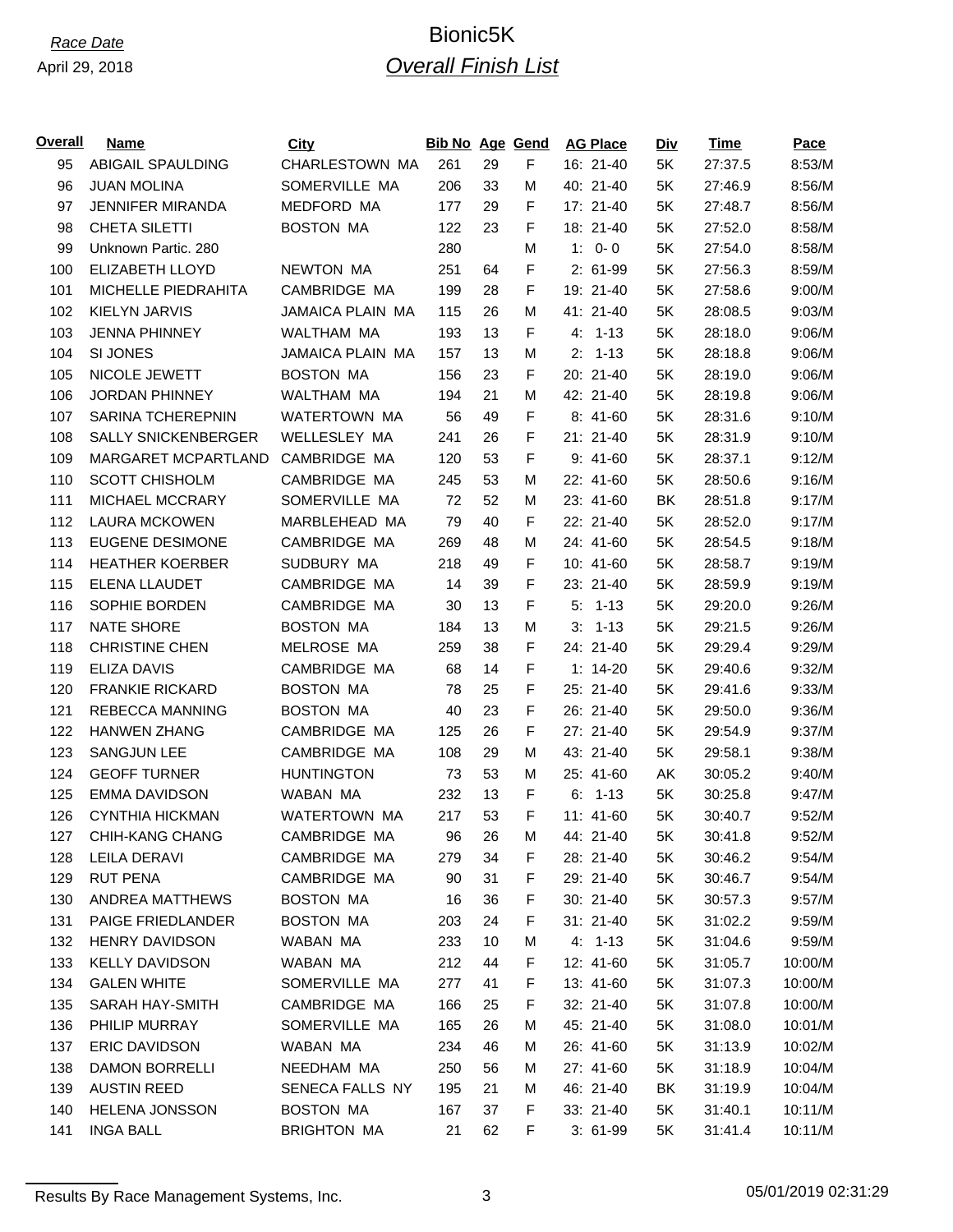| <b>Overall</b> | <b>Name</b>               | City                  | <b>Bib No Age Gend</b> |    |             | <b>AG Place</b> | Div | Time    | Pace    |
|----------------|---------------------------|-----------------------|------------------------|----|-------------|-----------------|-----|---------|---------|
| 142            | YIANNIS DAVOS             | RAYNHAM MA            | 80                     | 73 | Μ           | $2: 61-99$      | 5K  | 31:42.1 | 10:12/M |
| 143            | <b>JEANNIE LAPLANTE</b>   | MEDFORD MA            | 38                     | 31 | F           | 34: 21-40       | 5K  | 31:44.0 | 10:12/M |
| 144            | ANNA LEGASSIE             | DORCHESTER MA         | 139                    | 34 | F           | 35: 21-40       | 5K  | 31:46.2 | 10:13/M |
| 145            | KRITHIKA SWAMINATHAN      | CAMBRIDGE MA          | 106                    | 22 | F           | 36: 21-40       | 5K  | 31:51.4 | 10:14/M |
| 146            | <b>JOANNA KARBEL</b>      | <b>BOSTON MA</b>      | 152                    | 37 | F           | 37: 21-40       | 5K  | 31:53.0 | 10:15/M |
| 147            | <b>ASHLEY HANSON</b>      | <b>WOBURN MA</b>      | 150                    | 30 | F           | 38: 21-40       | 5K  | 32:34.6 | 10:28/M |
| 148            | <b>LAURIE SOAVE</b>       | WALTHAM MA            | 237                    | 59 | F           | 14: 41-60       | 5K  | 32:38.1 | 10:30/M |
| 149            | <b>TERRI ZUCCHERO</b>     | <b>NEWTON MA</b>      | 50                     | 47 | F           | 15: 41-60       | 5K  | 32:44.0 | 10:32/M |
| 150            | <b>MONICA KUCICH</b>      | MAYNARD MA            | 43                     | 49 | F           | 16: 41-60       | 5K  | 32:50.5 | 10:33/M |
| 151            | <b>JOHN KUCHICH</b>       | MAYNARD MA            | 270                    | 52 | M           | 28: 41-60       | 5K  | 32:50.7 | 10:33/M |
| 152            | ALEXANDRA GUSTAFSON       | MEDFORD MA            | 133                    | 25 | F           | 39: 21-40       | 5K  | 32:51.8 | 10:34/M |
| 153            | <b>TAYLOR CONNOLLY</b>    | <b>NEWTON MA</b>      | 229                    | 26 | F           | 40: 21-40       | 5K  | 32:52.3 | 10:34/M |
| 154            | <b>ANTHONY AMOROSO</b>    | <b>NEWTON MA</b>      | 228                    | 38 | Μ           | 47: 21-40       | 5K  | 32:53.6 | 10:34/M |
| 155            | <b>JENNA LEGROS</b>       | SANDY HOOK CT         | 134                    | 27 | F           | 41: 21-40       | 5K  | 32:53.9 | 10:34/M |
| 156            | <b>CAROLINA CORREIA</b>   | CAMBRIDGE MA          | 145                    | 22 | F           | 42: 21-40       | 5K  | 33:00.4 | 10:37/M |
| 157            | <b>RICHARD NUCKOLS</b>    | CAMBRIDGE MA          | 137                    | 35 | М           | 48: 21-40       | 5K  | 33:05.7 | 10:38/M |
| 158            | <b>KIRBY MATTHESS</b>     | <b>CHARLESTOWN MA</b> | 59                     | 34 | F.          | 43: 21-40       | 5K  | 33:39.9 | 10:49/M |
| 159            | <b>KELBY PEACHEY</b>      | <b>LEOMINSTER MA</b>  | 140                    | 33 | F           | 44: 21-40       | 5K  | 34:02.4 | 10:57/M |
| 160            | <b>NATE FINCH</b>         | <b>LEXINGTON MA</b>   | 164                    | 27 | Μ           | 49: 21-40       | 5K  | 34:16.3 | 11:01/M |
| 161            | <b>BRITTANY JONES</b>     | CHARLESTOWN MA        | 44                     | 31 | F           | 45: 21-40       | 5K  | 34:22.4 | 11:03/M |
| 162            | <b>MEGAN CLARKE</b>       | CAMBRIDGE MA          | 111                    | 23 | F           | 46: 21-40       | 5K  | 35:16.1 | 11:20/M |
| 163            | <b>KATE BLUMENREICH</b>   | <b>BELMONT MA</b>     | 240                    | 44 | $\mathsf F$ | 17: 41-60       | 5K  | 35:16.5 | 11:20/M |
| 164            | RACHAEL COBB              | CAMBRIDGE MA          | 246                    | 44 | F           | 18: 41-60       | 5K  | 35:17.1 | 11:21/M |
| 165            | JEANNE MCDERMOTT          | <b>LEXINGTON MA</b>   | 41                     | 62 | F           | $4:61-99$       | 5K  | 35:56.0 | 11:33/M |
| 166            | <b>JEFF MELLER</b>        | CAMBRIDGE MA          | 119                    | 69 | Μ           | $3:61-99$       | 5K  | 36:00.6 | 11:35/M |
| 167            | <b>DABIN CHOE</b>         | CAMBRIDGE MA          | 103                    | 23 | Μ           | 50: 21-40       | 5K  | 36:04.9 | 11:36/M |
| 168            | <b>LAUREN SULLIVAN</b>    | CAMBRIDGE MA          | 147                    | 35 | F           | 47: 21-40       | 5K  | 36:09.2 | 11:37/M |
| 169            | STEPHANIE SULLIVAN        | CAMBRIDGE MA          | 62                     | 34 | F           | 48: 21-40       | 5K  | 36:09.4 | 11:37/M |
| 170            | DEBORAH BOURQUE           | WATERTOWN MA          | 25                     | 47 | F           | 19: 41-60       | 5K  | 36:36.6 | 11:46/M |
| 171            | <b>JEN KORN</b>           | <b>EVANSTON IL</b>    | 174                    | 44 | F           | 20: 41-60       | 5K  | 37:00.7 | 11:54/M |
| 172            | <b>LAURA RESTEGHINI</b>   | CAMBRIDGE MA          | 244                    | 40 | F           | 49: 21-40       | 5K  | 37:02.7 | 11:54/M |
| 173            | <b>CATHERINE YOON</b>     | CAMBRIDGE MA          | 276                    | 49 | F           | 21: 41-60       | 5K  | 37:03.3 | 11:55/M |
| 174            | <b>JIM RAY</b>            | <b>GROTON MA</b>      | 273                    | 45 | М           | 29: 41-60       | 5K  | 38:26.3 | 12:21/M |
| 175            | <b>BRAD BENTLEY</b>       | LOWELL MA             | 223                    | 51 | м           | 30: 41-60       | 5K  | 38:42.1 | 12:27/M |
| 176            | <b>JOE LEMAR</b>          | SOMERSET MA           | 176                    | 46 | Μ           | $31: 41-60$     | BK  | 39:09.2 | 12:35/M |
| 177            | <b>WYDONIA JEAN-LOUIS</b> | DEDHAM MA             | 196                    | 47 | F           | 22: 41-60       | 5K  | 39:18.5 | 12:38/M |
| 178            | <b>MOLLY</b>              | <b>BOSTON MA</b>      | 69                     | 29 | F           | 50: 21-40       | 5K  | 39:48.4 | 12:48/M |
| 179            | <b>LANGDON RIVAS</b>      | CAMBRIDGE MA          | 132                    | 8  | М           | $5: 1-13$       | 5K  | 40:08.7 | 12:54/M |
| 180            | <b>MARTA RIVAS</b>        | CAMBRIDGE MA          | 131                    | 44 | F           | 23: 41-60       | 5K  | 40:09.9 | 12:55/M |
| 181            | <b>GRANT GODFREY</b>      | WATERTOWN MA          | 258                    | 37 | F           | $51: 21-40$     | 5K  | 40:35.5 | 13:03/M |
| 182            | <b>KERI HUGHES</b>        | WATERTOWN MA          | 257                    | 39 | F           | 52: 21-40       | 5K  | 40:47.3 | 13:07/M |
| 183            | <b>EVELYN HARRINGTON</b>  | <b>NORTHBOROUGH</b>   | 243                    | 6  | F           | $7: 1-13$       | 5K  | 40:54.9 | 13:09/M |
| 184            | <b>JOHN BRAYTON</b>       | <b>NORTHBOROUGH</b>   | 173                    | 40 | Μ           | $51: 21-40$     | 5K  | 41:04.9 | 13:12/M |
| 185            | <b>KATY GIESKEN</b>       | <b>FAIRFIELD CT</b>   | 183                    | 30 | F           | 53: 21-40       | 5K  | 41:07.0 | 13:13/M |
| 186            | <b>GEORGE LANGDON</b>     | CAMBRIDGE MA          | 130                    | 58 | М           | 32: 41-60       | 5K  | 44:09.7 | 14:12/M |
| 187            | NANCY SERVENTI            | <b>BOSTON MA</b>      | 70                     | 68 | F           | $5:61-99$       | 5K  | 44:10.3 | 14:12/M |
|                | <b>RUTH ERICKSON</b>      |                       |                        | 67 | F           |                 |     |         |         |
| 188            |                           | CAMBRIDGE MA          | 146                    |    |             | $6: 61-99$      | 5K  | 47:14.3 | 15:11/M |

Results By Race Management Systems, Inc. 4 05/01/2019 02:31:30